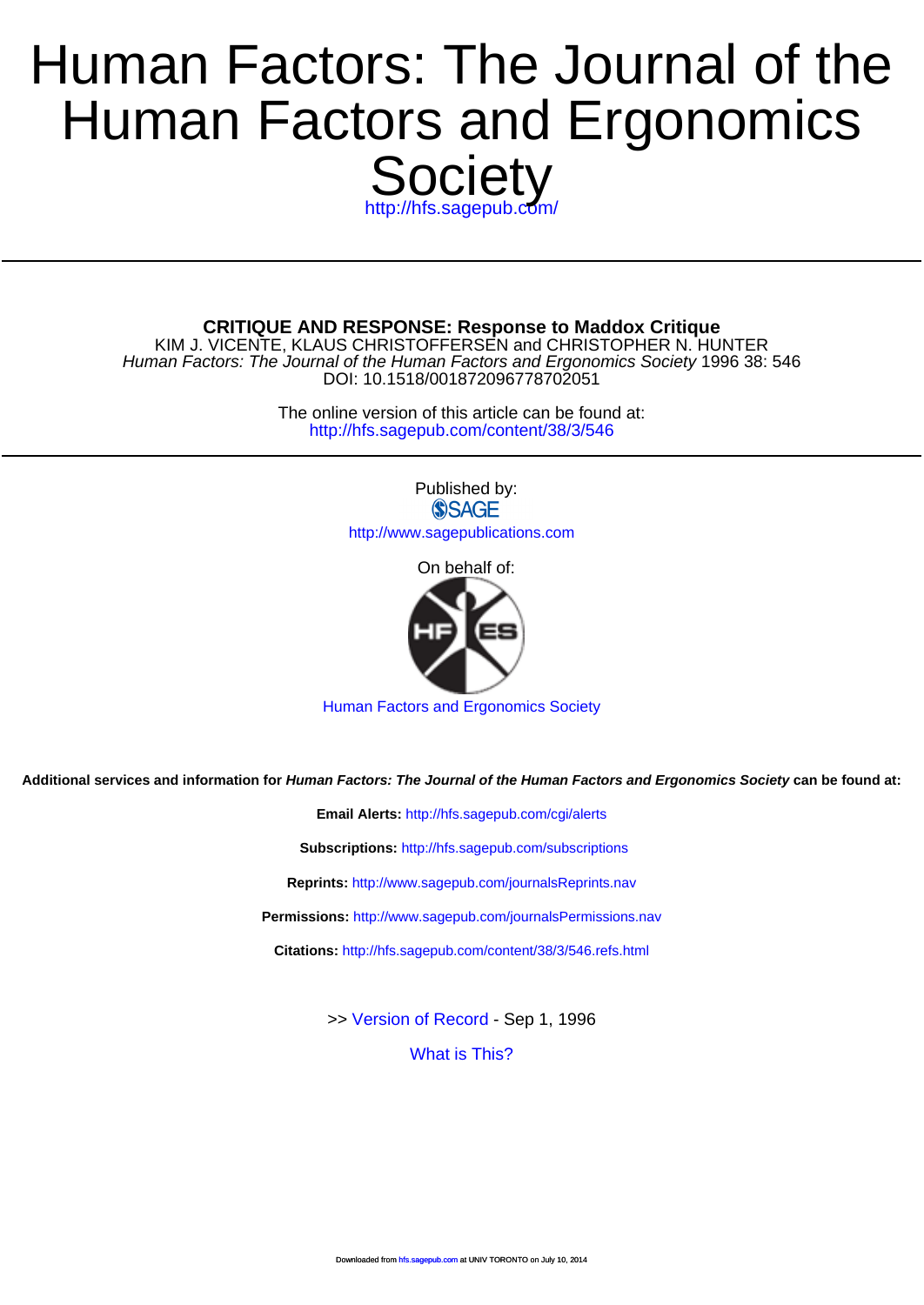## **CRITIQUE AND RESPONSE**

# **Response to Maddox Critique**

KIM J. VICENTE, KLAUS CHRISTOFFERSEN, *and* CHRISTOPHER N. HUNTER, *University* of *Toronto, Toronto, Ontario, Canada*

We sincerely thank both the editor and Michael Maddox for the opportunity to participate in this collegial debate centered on our article, "A Longitudinal Study of the Effects of Ecological Interface Design on Skill Acquisition" (this issue). As we hope to show, the human factors discipline can benefit greatly from such an open process. We and Maddox agree on many issues, which is comforting to us as researchers, given Maddox's practical experience in the nuclear industry. The remaining disagreements seem to arise from differences in terminology and in the perceived role of human factors in systems design.

We address the former issue first by defining several concepts that are part of the foundation of our work. An *abstraction hierarchy* (Rasmussen, 1979) is a multilevel representation of the structure of a work domain defined by a meansends relation between levels. In process control, five levels of representation have been found to be of use: the purposes for which the plant was designed (functional purpose), the mass and energy topology of the plant (abstract function), the generic functions that implement that topology (generalized function), the plant components that realize those functions (physical function), and the spatial location and appearance of those components (physical form). A detailed description of an abstraction hierarchy for the DURESS II system that we used as a testbed in our research can be found in Bisantz & Vicente *(1994). Physical* information describes the state of material components in a plant (e.g., pumps, heaters, valves). *Functional* information describes the state of the functions or purposes that those components are intended to satisfy, rather than of the components themselves. The higher levels of the abstraction hierarchy contain functional information, whereas the lower levels contain physical information.

Note that the distinction between physical and functional information is not equivalent to the implementation distinction between data that can be sensed directly and that which must be analytically derived from sensed data. Physical information can usually be sensed directly (e.g., valve position), but functional information can either be sensed directly (e.g., flow rate) or derived (e.g., energy inventory).

An *ecological interface* is one which is designed according to the principles of the ecological interface design (EIO) framework, summarized in our article (for more details, see Vicente & Rasmussen, 1992). The content of an ecological interface is defined by an abstraction hierarchy analysis of the plant and thus includes both physical and functional information.

The  $P + F$  interface in our study satisfies this criterion, whereas the P interface does not because it contains only physical information and the status of system purposes (the latter must also be included, otherwise the system cannot be controlled). Vicente & Rasmussen (1990) provided a detailed description of how the principles of EID were used prescriptively to design a slightly different version of the  $P+F$  interface for the original DURESS system.

These definitions invite a reinterpretation of two of Maddox's statements. First, he states that

© 1996, Human Factors and Ergonomics Society. All rights reserved.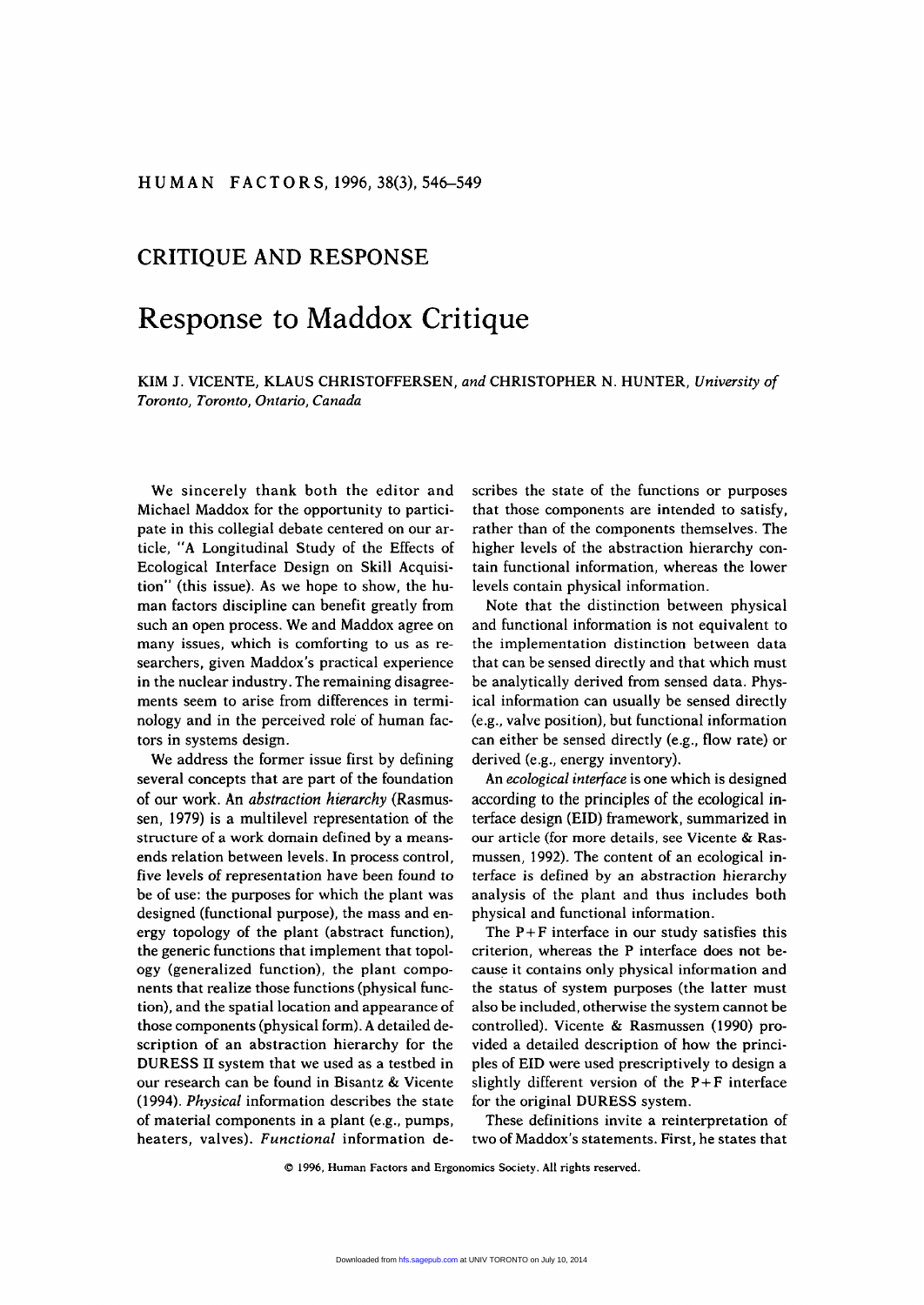#### RESPONSE TO MADDOX

at least one other study examined operator performance with an ecological interface in the process control domain. Although the paper he cited does indeed use the adjective *ecological* to describe its displays, those displays do not satisfy the aforementioned definition. It is not surprising that there is confusion on this point; the human factors field has yet to reach the state of maturity in which all researchers consistently use the same set of well-defined terms, regardless of theoretical orientation.

Second, Maddox points out that the idea of presenting process information according to abstraction hierarchies is not a new one and that such interfaces were designed after the Three Mile Island accident. We agree with the first part of this claim; Rasmussen's (1979) abstraction hierarchy was first described in a seminal technical report published 17 years ago. However, we disagree with the second part, again perhaps because of a difference in terminology. There are different kinds of abstraction hierarchies, but the one we have defined has a relatively unique and valuable set of characteristics (Vicente & Rasmussen, 1992).The displays cited by Maddox do present information at multiple levels of abstraction, but because they were not based on an abstraction hierarchy analysis, they are not ecological interfaces.

For example, unlike the  $P + F$  interface evaluated in our study, the displays to which Maddox refers do not fully represent the plant at the level of abstract function. This is an important omission, given that state information about first principles (i.e., mass and energy conservation laws) is crucial for dealing with events that pose the greatest threat to safety (that is, events that are unfamiliar to operators and have not been anticipated by plant designers). These divergences between Maddox and us have important implications, but they are relatively specific. We turn now to a much broader issue.

Maddox's critique of our work can be broken down into several parts. First, he states that the "physical system" includes all of the primary sensors and the plant components. We do not adopt this convention. Instead, we distinguish

between the instrumentation and control (I&C) system (including sensors) and the plant process itself. This distinction is standard in control engineering (see any introductory textbook, such as Kuo, 1987).

Second, Maddox implies that our study compared "two different underlying systems." This criticism follows from his definition of physical system, in that the  $P + F$  interface needs more sensors to drive it than does the P interface. At this point the aforementioned distinction between the I&C system and the process itself comes into play. The addition of sensors does not change the underlying dynamics of the process. Rather, the dynamic equations governing the behavior of DURESS II are exactly the same for the P and the  $P + F$  interfaces. We know this because one of us (Vicente) wrote the specifications for the simulation software. Therefore, we would not say that the "physical systems" are different in the two experimental groups for the reason that there is only a single, common process model driving the behavior of the two interfaces. This is not merely a disagreement over wording, as the next point makes clear.

Third, Maddox states that developing an ecological interface should not include adding any sensors. Although we disagree, we can understand how Maddox, being a former instrumentation engineer, would adopt such a position. Typically, human factors engineers in the nuclear industry begin their interface design efforts after the I&C system has been specified by control engineers. This is precisely where the problem lies. The role of sensors is to provide information about plant state. How does one decide what information is needed and therefore what sensors are required? A comprehensive answer to this question must include an understanding of the information that operators need to cope with the entire set of demands that they may face, particularly in unanticipated events.

Currently, however, the decision of what sensors to include is based almost solely on "traditional" engineering constraints, not on human factors engineering constraints. Thus it is not surprising to find that many nuclear power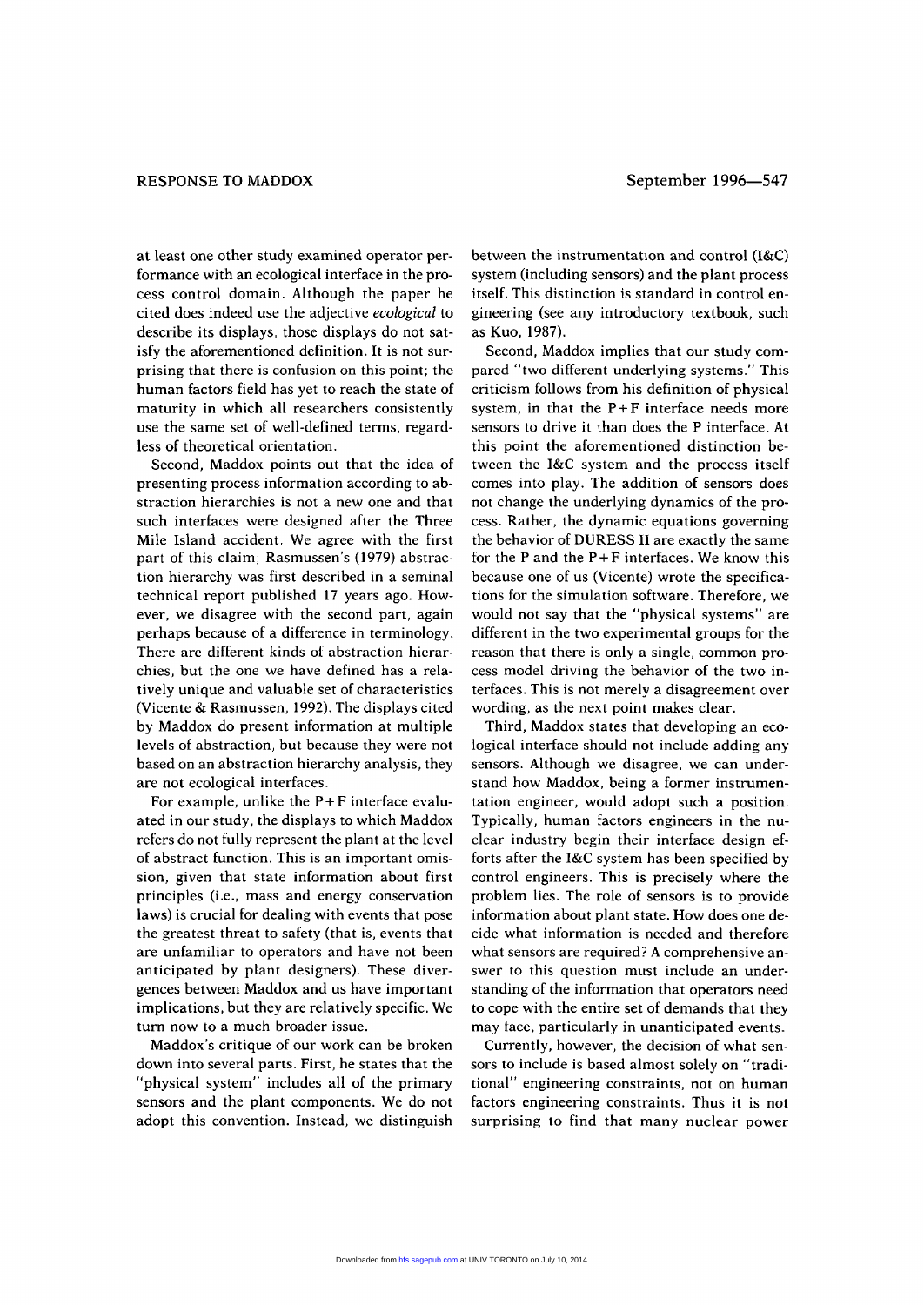plant control rooms do not display crucial functional information because the sensors that are necessary to supply that information were not built into the I&C system. As a result, the human factors engineers are left with the unenviable job of designing an interface based on an incomplete information set. This simple fact has enormous implications, for no matter what other features the human factors engineers design (e.g., easy-to-use displays and controls), they will never be able to recover all of the information that operators need to deal with life-threatening, unanticipated events. If the proper sensors are not built in from the start, this information simply cannot be displayed in the interface. With this design process, the best that the human factors engineers can do is make the interface usable, as opposed to useful (see Rouse, 1990).

One of the defining features of the EID framework is that it rejects this traditional design process. Instead of limiting ourselves to issues of usability, reachability, and visibility, we also wish to have a say in the specification of interface content and, thus, design functionality. This is accomplished by developing an abstraction hierarchy representation of the plant, which can then be used to determine which sensors are needed to drive the interface (e.g., Reising & Sanderson, 1996). Consequently, EID is fundamentally broader in scope than other approaches to interface design that do not address the question of what the information content of the interface should be (e.g., Wickens & Carswell, 1995). This increase in scope has a price associated with it. Adopting EID as a design framework requires that human factors engineers contribute to decisions regarding which sensors should be in the I&C system, but this is far from the standard practice in the nuclear industry.

From our perspective, then, the most significant point of disagreement is not the one that Maddox identified. His question-"How do we know that the observed performance differences are attributable to the addition of abstract information to the interface and not to the addition of the physical sensors (and their information) in the system?"-is not really an issue because the abstract functional information cannot be displayed if the requisite physical sensors are not there. We believe that the more important issue is what counts as an interface. Maddox seems to view interface design as determining "the manner in which information is depicted," whereas EID also addresses the more fundamental issue of what information to select for depiction in the first place.

The broad issue at stake here is nothing less than the role of human factors in systems design. There is no doubt that human factors has not typically been in the pilot's seat in the systems design process of many companies. Instead, it has been at best a passenger and at worst, cargo. From a research perspective, however, the important question is not what that role is now or has been in the past but, rather, what that role should be in the future. If we are to create safer, more efficient, and more productive designs, human factors engineers must at least be copilots in the design process, having input into issues that have traditionally been viewed as solely under the purview of traditional engineering disciplines (e.g., control engineering). This point goes well beyond the confines of the process control domain and the interface design problem that were the focus of our article. It is relevant to all other domains in which designing for human use is an important consideration and to all other design problems associated with such domains.

If this sounds like a paradigm shift in the way in which products are designed, then we will have made our point clearly. Although paradigm shifts are usually idealistic, academic curiosities, the type of approach we advocate is already being adopted in industry. For example, Rouse (1990) has helped to implement a humancentered (as opposed to user-centered) approach to systems design, embodying the values we have described, in dozens of companies. In aviation, Honeywell is advocating that human factors engineers must have input into the design of the functionality of cockpit automation if truly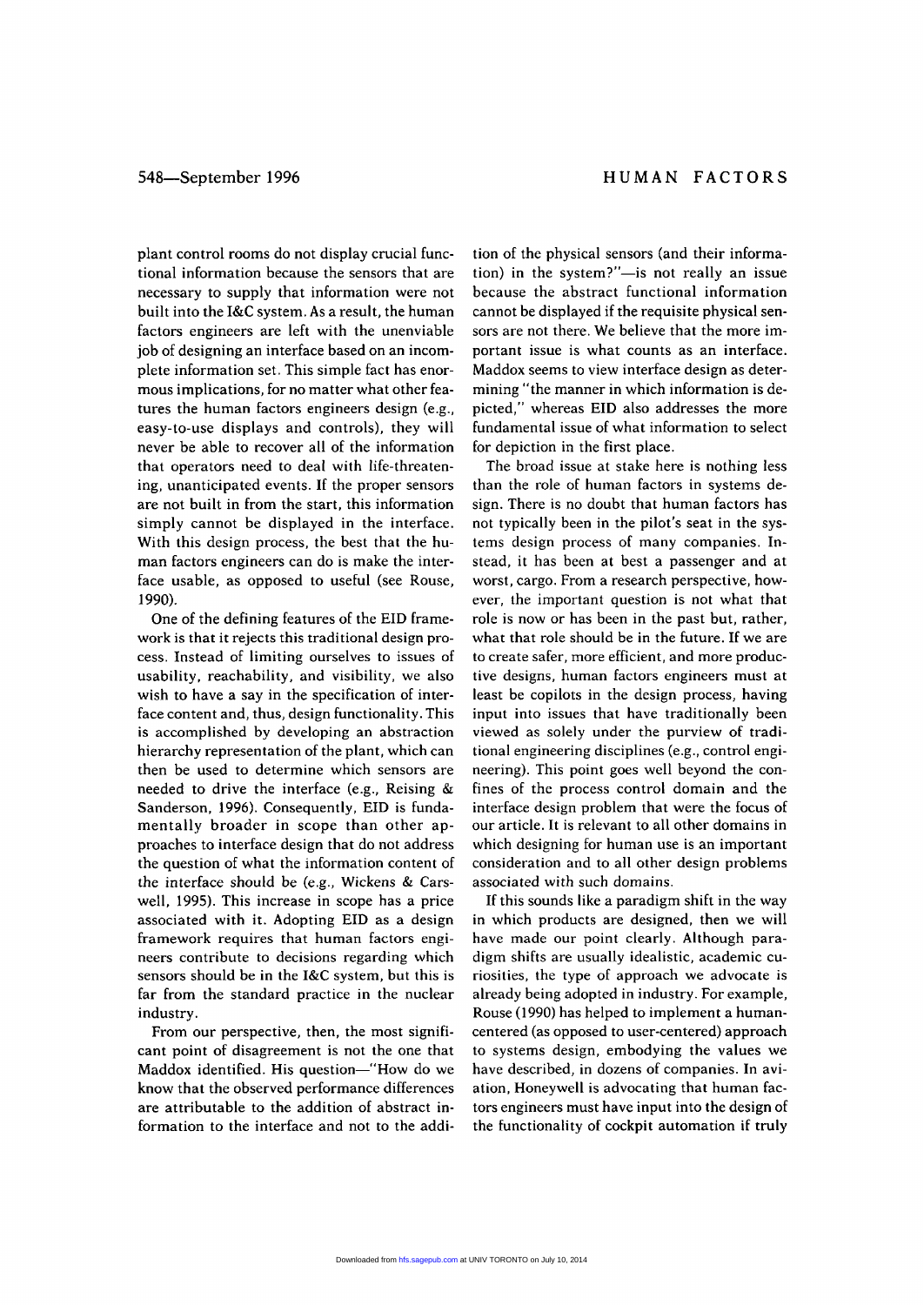#### RESPONSE TO MADDOX

human-centered designs are to result (Riley, 1996). The paradigm shift has already started.

Lest we be misunderstood, we will conclude by explicitly stating that we respect human factors engineers, like Maddox, who face challenging design problems on a daily basis. Moreover, we value their input much more than that of many academics because we view them as the end users, or customers, of our research results. The ultimate goal of our research, however, is to affect the design of sociotechnical systems so that they become safer, healthier, and more profitable than they are today. To achieve this goal requires that human factors be a pilot in the systems design process, not a passenger or cargo. In process control, we will know that we have achieved our goal when cognitive engineering ceases to be perceived as an oxymoron.

#### ACKNOWLEDGMENTS

This work was funded by the Japan Atomic Energy Research Institute (Dr. Fumiya Tanabe, Contract Monitor), and by the Natural Sciences and Engineering Research Council of Canada.

#### REFERENCES

- Bisantz, A. M., & Vicente, K. J. (1994). Making the abstraction hierarchy concrete. *International Journal of Human-Computer Studies, 40, 83-117.*
- Kuo, B. C. (1987). *Automatic control systems* (5th ed.). Englewood Cliffs, NJ: Prentice-Hall.
- Rasmussen, J. (1979). *On the strncture of knowledge-A morphology of mental models in a man-machine system context* (Rise-M-2192). Roskilde, Denmark: Rise National Laboratory, Electronics Department.
- Reising, D. V., & Sanderson, P. M. (1996). Work domain analysis of a pasteurization plant: Building an abstraction hierarchy representation. In *Proceedings of the Human Factors and Ergonomics Society 40th Annual Meeting* (pp. 293- 297). Santa Monica, CA: Human Factors and Ergonomics Society.
- Riley, V. (1996). What avionics engineers should know about pilots and automation. In *Proceedings of the 14th A/AAI IEEE Digital Avionics Systems Conference* (pp. 252-257). Piscataway, NJ: IEEE.
- Rouse, W. B. (1990). *Design for success:* A *human-centered approach to designing successful products and systems.* New York: Wiley. Vicente, K. J., & Rasmussen, J. (1990). The ecology of human-
- machine systems II: Mediating "direct perception" in complex work domains. *Ecological Psychology,* 2, 207-249.
- Vicente, K. J., & Rasmussen, J. (1992). Ecological interface design: Theoretical foundations. *IEEE Transactions on Systems, Man and Cybernetics, SMC-22,* 589~06. .
- Wickens, C. *D.,* & Carswell, C. M. (1995). The proximity compatibility principle: Its psychological foundation and relevance to display design. *Human Factors,* 37, 473-494.

*Date received: May IS, 1996 Date accepted: August* 15, 1996